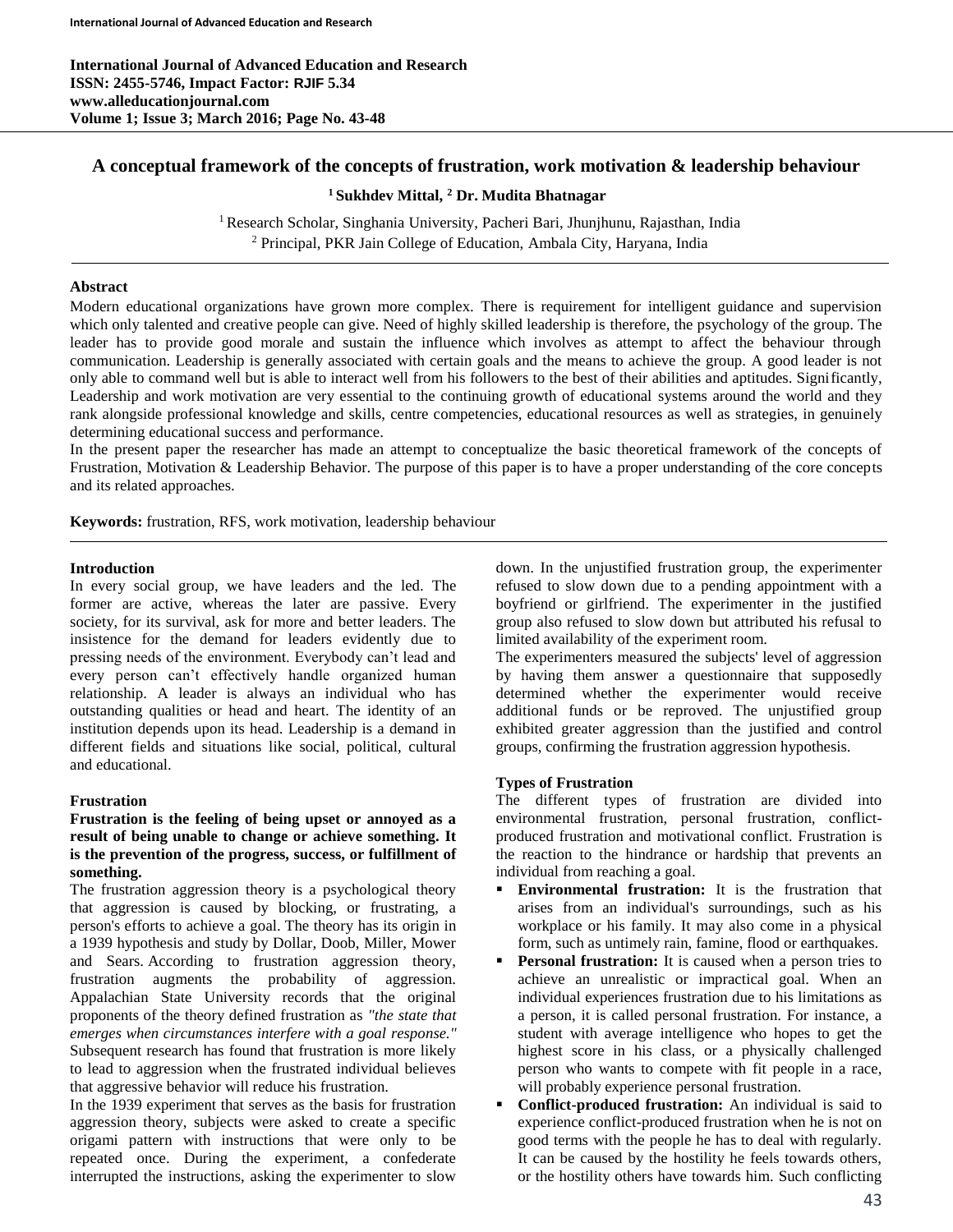frustration usually occurs between colleagues, or between an employee and the employer.

**Motivational conflict:** It occurs when an individual has contrasting ideologies. For instance, an individual who values independence and needs strong relationships with others may experience motivational frustration.

Responses to frustration include anger, a loss of confidence, stress and depression. Meditation and a healthy perspective on life may help deal with frustration.

### **Motivation**

Motivation is a human psychological characteristic that contributes to a person's degree of commitment. It is the result of the interaction between an individual and a situation. Motivation can be defined as the processes that account for an individual's intensity, direction, and persistence of effort towards attaining a goal.

The three key elements in this definition are intensity, direction & persistence. Intensity is concerned with how hard a person tries. However, high intensity is unlikely to lead to favorable job-performance outcome unless the effort is channeled in a direction that benefits the organization. Therefore, we have to consider the quality of effort as well as its intensity. Effort that is directed towards and consistent with the organization's goals is the kind of effort that we should be seeking. Finally, motivation has a persistence dimension. This is a measure of how long a person can maintain effort. Motivated individuals stay with a task long enough to achieve their goals.

### **Work Motivation Approaches**

We have a number of various work approaches. The following figure summarizes the various theoretical streams for work motivation from the year 1900 to the present.

| <b>Work Motivation</b>       |                            |                              |  |
|------------------------------|----------------------------|------------------------------|--|
| <b>Content Theories</b>      | <b>Process Theories</b>    | <b>Contemporary Theories</b> |  |
|                              | expectancies               | equity                       |  |
| <b>Alderfer</b><br>ERG needs | $E-P$ and $P-O$            | <b>Adams</b>                 |  |
|                              | Lawler                     |                              |  |
| factors                      | satisfaction               | exchange                     |  |
| Motivators and hygiene       | performance-               | Cognitive dissonance/        |  |
| <b>Herzberg</b>              | <b>Porter and Lawler</b>   | <b>Festinger and Homans</b>  |  |
| hierarchy of needs           | valence/expectancy         |                              |  |
| <b>Maslow</b>                | Vroom                      |                              |  |
| working conditions           | <b>Expectancy concerns</b> |                              |  |
| Economic security,           | <b>Lewin and Tolman</b>    |                              |  |
| <b>Human Relations</b>       |                            |                              |  |
| wage incentives              |                            |                              |  |
| <b>Scientific Management</b> |                            |                              |  |

**Table 1:** The Theoretical Development of Work Motivation

The table 1 shows three major approaches. The content theories go as far back as the turn of the century, when pioneering scientific managers such as Frederick W. Taylor, Frank Gilberth, and Henry L. Gantt proposed sophisticated wage incentive models to motivate workers. Next came the human relations movement, and then the content theories of Maslow, Herzberg, and Alderfer. Following the content movement were the process theories. Based mainly on the cognitive concept of expectancy, the process theories are most closely associated with the work of Victor Vroom and Lyman Porter and Ed Lawler. More recently, equity and its derivative procedural/ organizational justice theories have received the most attention in work motivation.

#### **The Content Theories of Work Motivation Maslow' Hierarchy of Needs**

Maslow identified five levels in his need hierarchy. They are as under:

- 1. **Physiological:** Includes hunger, thirst, shelter, sex, and other bodily needs
- 2. **Safety:** Security and protection from physical and emotional harm
- 3. **Social:** Affection, belongingness, acceptance, and friendship
- 4. **Esteem:** Internal factors such as self-respect, autonomy, and achievement, and external factors such as status, recognition, and attention.

5. **Self-actualization:** Drive to become what one is capable of becoming; includes growth, achieving one's potential, and self-fulfillment.

#### **A Hierarchy of Work Motivation**

- 1. **Basic needs:** Pay
- 2. **Security needs:** Seniority plans, union, health insurance, employee assistance plans, severance pay, pension
- 3. **Social needs:** Formal and informal work groups or teams
- 4. **Esteem needs:** Titles, status, symbols, promotions, banquets
- 5. **Self-Actualization:** Personal growth, realization of potential

### **Herzberg's Two-Factor Theory of Motivation**

Herzberg extended the work of Maslow and developed a specific content theory of work motivation. He conducted a widely reported motivational study on about 200 accountants and engineers employed by firms in and around Pittsburgh, Pennsylvania.

**Table 2:** Herzberg's Two Factor Theory

| <b>Hygiene Factors</b>              | <b>Motivators</b> |
|-------------------------------------|-------------------|
| Company policy and administration   | Achievement       |
| Supervision, technical              | Recognition       |
| Salary                              | Work itself       |
| Interpersonal relations, supervisor | Responsibility    |
| Working conditions                  | Advancement       |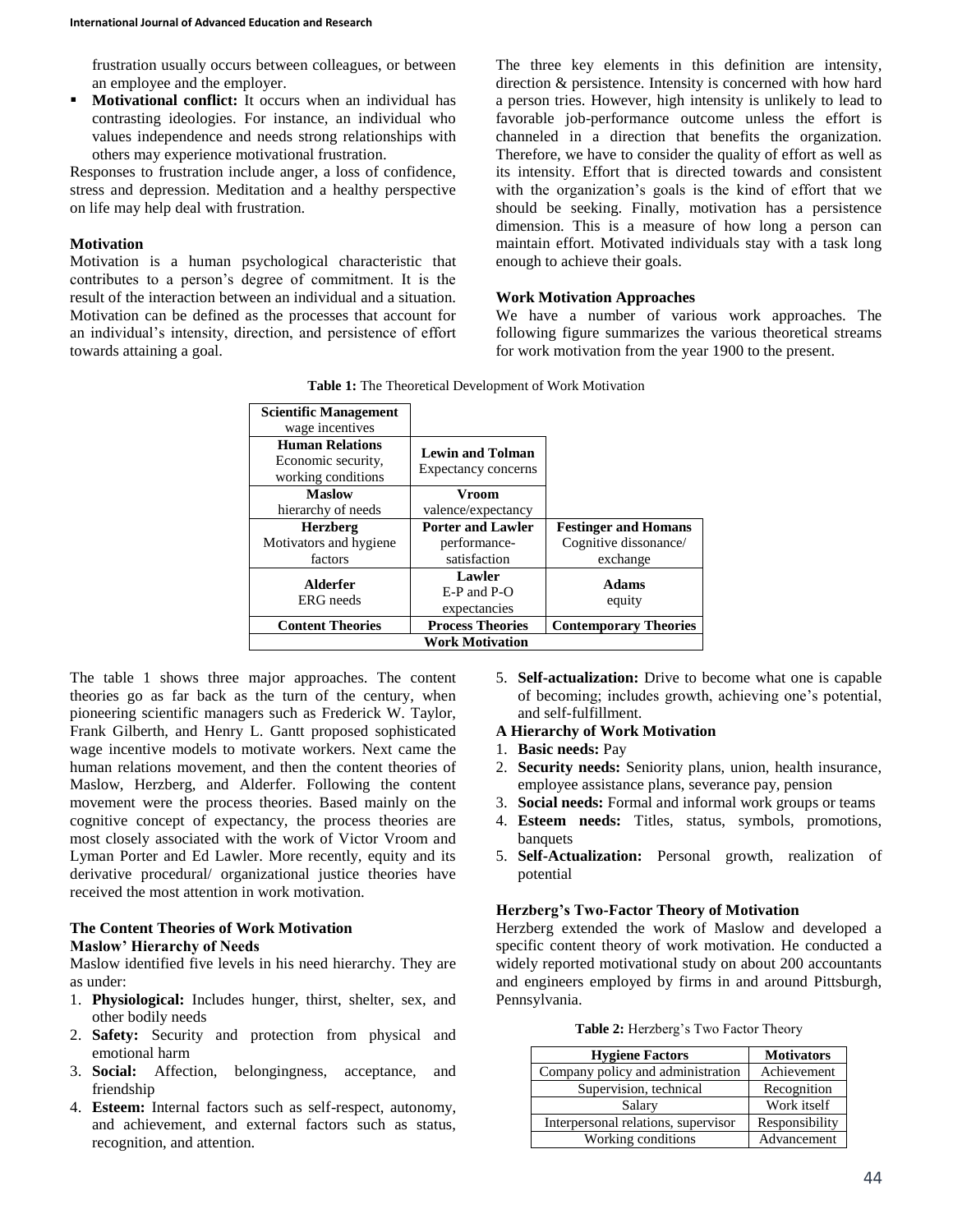Herzberg concluded that job satisfiers are related to job content and that job dissatisfiers are allied to job context.Herzberg labeled the satisfiers *motivators*, and he called the dissatisfiers*hygiene* factors. The term hygiene refers to factors that are preventive; in Herzberg's theory the hygiene factors are those that prevent dissatisfaction. Taken together, the motivators and the hygiene factors have become known as Herzberg's two-factor theory of motivation.

### **Alderfer's ERG Theory**

An extension of the Herzberg and, especially the Maslow content theories of work motivation comes from the work of **Clayton Alderfer**. He formulated a needs category model that was more in line with the existing empirical evidence. Like Maslow and Herzberg, he does feel that there is value in categorizing needs and that there is a basic distinction between lower-order needs and higher-order needs.

Alderfer identified three groups of core needs that are:

- **1. Existence:** The existence needs are concerned with survival (physiological well-being).
- **2. Relatedness:** The relatedness needs stress the importance of interpersonal, social relationships.
- **3. Growth:** The growth needs are concerned with the individual's intrinsic desire for personal development.

According to Alderfer's ERG model, that individual would be expected to then emphasize social relationship both on and off the job and become more enamored with pay and benefits.

#### **The Process Theories of Work Motivation**

The content models attempts to identify what motivates people at work; then try to specify correlates of motivated behaviour. The process theories, on the other hand, are more concerned with the cognitive antecedents that go into motivation or effort and, more important, with the way they relate to one another.

#### **Vroom's Expectancy Theory of Motivation**

The expectancy theory of work motivation has its roots in the cognitive concepts of pioneering psychologists Kurt Lewin and Edward Tolman, and in the choice behavior and utility concepts from classical theory. However, the first to formulate an expectancy theory directly aimed at work motivation was Victor Vroom. Contrary to most critics, Vroom proposed his expectancy theory as an alternative to content models, which he felt were inadequate explanations of the complex process of work motivation. *The model is built around the concepts of valence, instrumentality, and expectancy and is commonly called the VIE theory.*

- **ByValence,** Vroom means the strength of an individual's preference for a particular outcome.
- **Expectancy** is another major variable in the Vroom motivational process. Expectancy relates efforts to firstlevel outcomes. In other words, expectancy is the probability that a particular action or effort will lead to a particular first-level outcome.
- **Instrumentality** refers to the degree to which a first-level outcome will lead to a desired second-level outcome.

#### **The Porter-Lawler Model**

The content theories implicitly assume that satisfaction leads to improve performance and that dissatisfaction detracts from performance. The Herzberg model is really a theory of job

satisfaction, but still it does not adequately deal with the relationship between satisfaction and performance. The Vroom model also largely avoids the relationship between satisfaction and performance. Although satisfaction makes an input into Vroom's concept of valence and although the outcomes have performance implications, it was not until Porter and Lawler refined and extended Vroom's model that the relationship between satisfaction and performance was dealt with directly by a motivation model.

Porter and Lawler start with the premise that motivation (effort & force) does not equal satisfaction or performance. Motivation, satisfaction, and performance are all separate variables and relate in ways different from what was traditionally assumed. It is important, however, Porter and Lawler points out that effort (force or motivation) does not lead directly to performance. The rewards that follow and how these are perceived, will determine satisfaction. In other words, the Porter-Lawler model suggests- and this is a significant turn of events from traditional thinking-that performance leads to satisfaction.

#### **The Contemporary Theories of Work Motivation**

Although it is recognized that work-motivation theories are generally categorized into content and process approaches, equity and procedural justice theories have emerged in recent years and command most of the research attention. An understanding of these theoretical developments is now necessary to the study of work motivation.

### **Equity Theory of Work Motivation**

As a theory of work motivation, credit for equity theory is usually given to social psychologist J. Stacy Adams. Simply put, the theory argues that a major input into job performance and satisfaction is the degree of equity (or inequity) that people perceive in their work situation. In other words, it is another cognitively based motivation theory, and Adams depicts how this motivation occurs.

Equity theory is based on the assumption that a major factor in job motivation is the individual's evaluation of the equity or fairness of the reward received. Inequity occurs when a person perceives that the ratio of his or her outcomes to inputs and the ratio of a relevant other's outcomes to inputs are unequal. Schematically, this represented as follows:

| Person's outcomes |   | other's outcomes |
|-------------------|---|------------------|
| Person's inputs   |   | other's inputs   |
| Person's outcomes | ⋗ | other's outcomes |
| Person's inputs   |   | other's inputs   |

Equity occurs when

| Person's outcomes | other's outcomes |
|-------------------|------------------|
| Person's inputs   | other's inputs   |

Both the inputs and outputs of the person and the other are based on the person's perceptions. Age, sex, education, social status, organizational position, qualifications, and how hard the person works are examples of perceived input variables. Outcomes consist primarily of rewards such as pay, status, promotion, and intrinsic interest in the job. In essence, the ratio is based on the person's perception of what the person is giving (inputs) and receiving (outcomes) versus the ration of what the relevant other is giving and receiving. This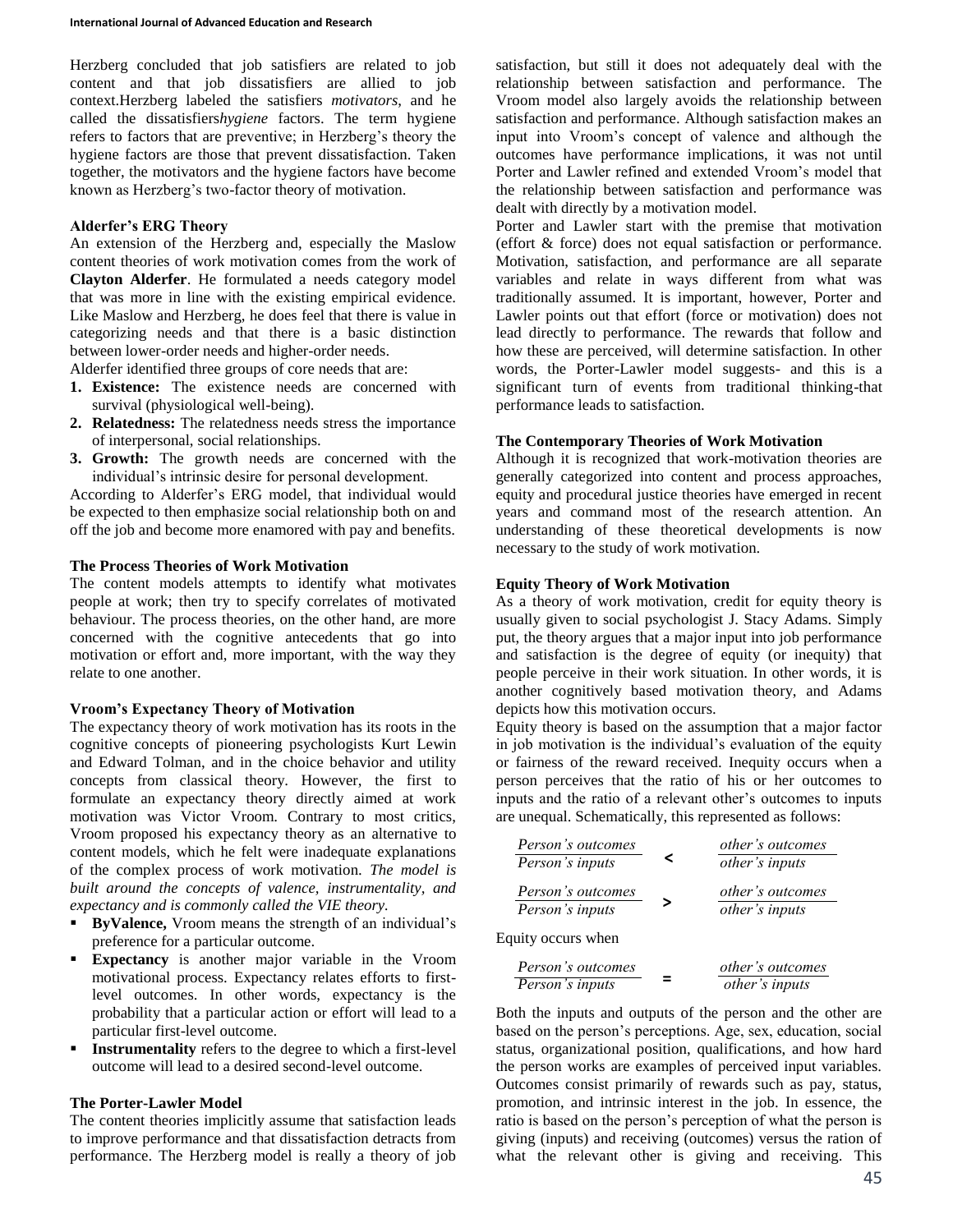cognition may or may not be the same as someone else's observation of the ratios or the same as the actual reality.

### **Festinger and Homans Cognitive Dissonance Theory**

*Cognitive dissonance* refers to a situation involving conflicting attitudes, beliefs or behaviors. This produces a feeling of discomfort leading to an alteration in one of the attitudes, beliefs or behaviors to reduce the discomfort and restore balance etc. For example, when people smoke (behavior) and they know that smoking causes cancer (cognition).

Festinger's cognitive dissonance theory suggests that we have an inner drive to hold all our attitudes and beliefs in harmony and avoid disharmony (or dissonance). Attitudes may change because of factors within the person. An important factor here is the principle of cognitive consistency, the focus of Festinger's theory of cognitive dissonance. This theory starts from the idea that we seek consistency in our beliefs and attitudes in any situation where two cognitions are inconsistent.

Leon Festinger proposed cognitive dissonance theory, which states that a powerful motive to maintain cognitive consistency can give rise to irrational and sometimes maladaptive behavior. According to Festinger, we hold much cognition about the world and ourselves; when they clash, a discrepancy is evoked, resulting in a state of tension known as cognitive dissonance. As the experience of dissonance is unpleasant, we are motivated to reduce or eliminate it, and achieve consonance (i.e. agreement).

Cognitive dissonance was first investigated by Leon

Festinger. According to cognitive dissonance theory, there is a tendency for individuals to seek consistency among their cognitions (i.e., beliefs, opinions). When there is an inconsistency between attitudes or behaviors (dissonance), something must change to eliminate the dissonance.

The theory of cognitive dissonance has been widely researched in a number of situations to develop the basic idea in more detail, and various factors that have been identified which may be important in attitude change.

This research can be divided into three main areas:

- 1. forced compliance behavior,
- 2. decision-making,
- 3. And effort.

When someone is forced to do (publicly) something they (privately) really don't want to do, dissonance is created between their cognition (I didn't want to do this) and their behavior (I did it). Forced compliance occurs when an individual performs an action that is inconsistent with his or her beliefs. The behavior can't be changed, since it was already in the past, so dissonance will need to be reduced by re-evaluating their attitude to what they have done.

# **Leadership Behaviour**

A review of the leadership literature reveals an evolving series of 'schools of thought' from "Great Man" and "Trait" theories to "Transformational" leadership. Whilst early theories tend to focus upon the characteristics and behaviours of successful leaders, later theories begin to consider the role of followers and the contextual nature of leadership.

| <b>Great Man</b><br><b>Theories</b>   | Based on the belief that leaders are exceptional people, born with inmate qualities, destined to lead. The use of the term 'man'<br>was intentional since until the latter part of the 20 <sup>th</sup> century leadership was thought of as a concept which is primarily male,<br>military and western. This led to the next school of Trait theories. |
|---------------------------------------|---------------------------------------------------------------------------------------------------------------------------------------------------------------------------------------------------------------------------------------------------------------------------------------------------------------------------------------------------------|
| <b>Trait Theories</b>                 | The lists of traits or qualities associated with leadership exist in abundance and continue to be produced. They draw on<br>virtually all the adjectives in the dictionary which describe some positive or virtuous human attribute, from ambition to zest<br>for life.                                                                                 |
| <b>Behaviorist</b><br><b>Theories</b> | These concentrate on what leaders actually do rather than on their qualities. Different patterns of behaviour are observed and<br>categorized as "styles of leadership". This area has probably attracted most attention from practicing managers.                                                                                                      |
| <b>Situational</b><br>Leadership      | This approach sees leadership as specific to the situation in which it is being exercised. For example, whilst some situations<br>may require an autocratic style, others may need a more participative approach. It also proposes that there may be differences<br>in required leadership styles at different levels in the same organization.         |
| Contingency<br><b>Theory</b>          | This is a refinement of the situational viewpoint and focuses on identifying the situational variables which best predict the<br>most appropriate or effective leadership style to fit the particular circumstances.                                                                                                                                    |
| <b>Transactional</b><br><b>Theory</b> | This approach emphasizes the importance of the relationship between leader & followers, focusing on the mutual benefits<br>derived from a form of 'contract' through which the leader delivers such things as rewards or recognition in return for the<br>commitment or loyalty of the followers.                                                       |
| <b>Transformatio</b><br>nal Theory    | The central concept here is change and the role of leadership in envisioning and implementing the transformation of<br>organizational performance.                                                                                                                                                                                                      |

**Table 3:** Leadership Theories form "Great Man" to "Transformational Leadership"

Each of these theories takes a rather individualistic perspective of the leader, although a school of thought gaining increasing recognition is that of "dispersed" leadership. This approach, with its foundations in sociology, psychology and politics rather than management science, views leadership as a process that is diffuse throughout an organization rather than lying solely with the formally designated 'leader'. The emphasis thus shifts from developing 'leaders' to developing 'leaderful' organisation with a collective responsibility for leadership.

## **References**

- 1. Agarwal YP, Statistical Methods. New Delhi, Sterling Publishers Private Limited, 1986.
- 2. Agarwala UN, Malhan NK, Singh B. Some clarification of 'Stress' and its application at work. Indian Journal of Industrial Relations. 1979; 15:41-50.
- 3. Aggarwal R. Authoritarianism and stress: Some findings of Indian Adolescents, Psychological Studies. 1986; 31(2):16-164.
- 4. Anis Ahmed. Occupational stress and certain bibliographical variables as predictors of organizational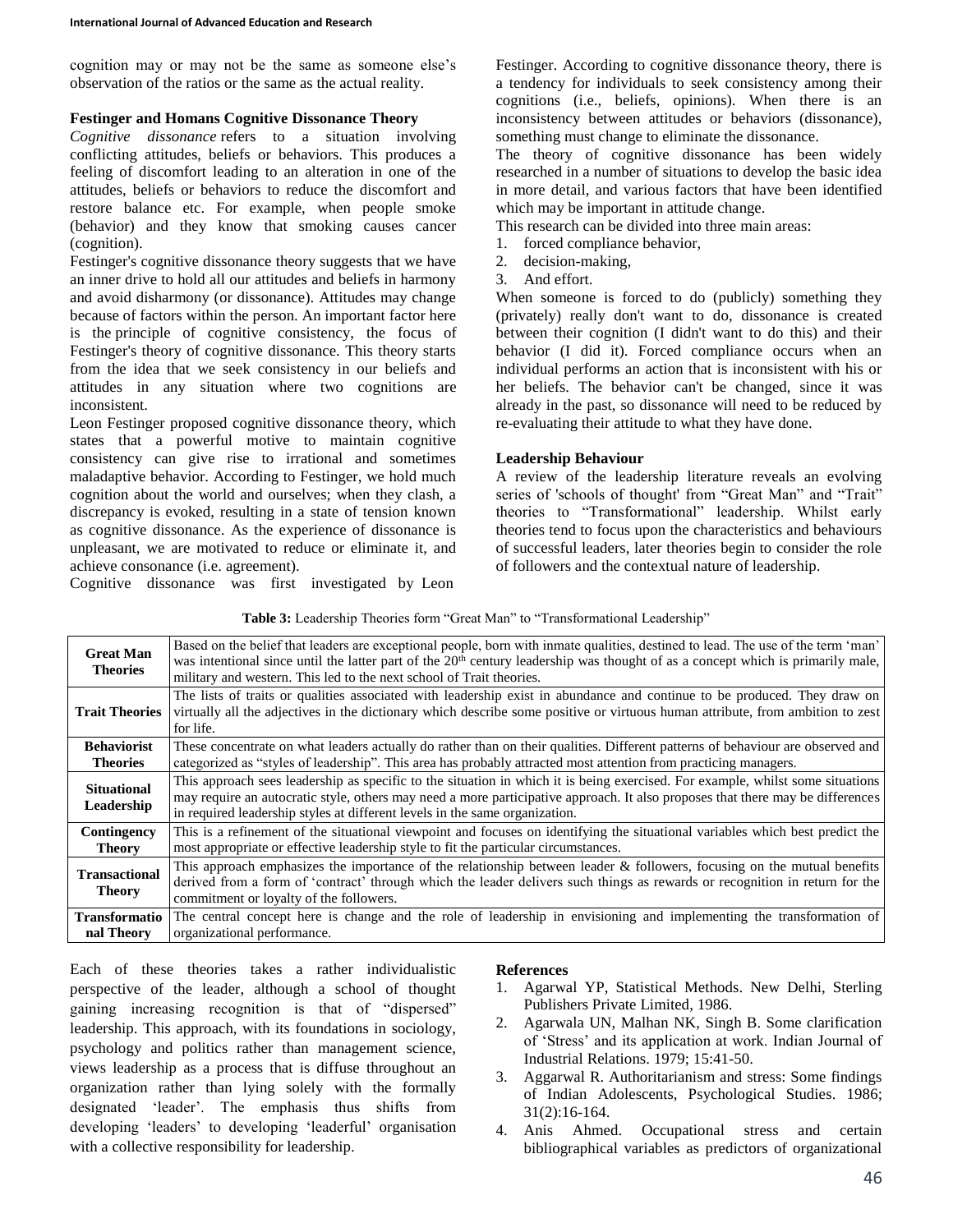change. Journal of Community Guidance and Research. 1994; 11:95-103.

- 5. Asthana HS. The concept of stress: A phenomenological approach. Social Science International. 1985; 1:39-44.
- 6. Balani, Vimla J. A study of Role performance by the Heads of Secondary and its correlates. Kurukshetra KU, Ph.D. Thesis, Department of education, 1991.
- 7. Barrow R, Peters RS. (eds.) Role of the Head, London, Routledge and Kegan Paul, 1976.
- 8. Bassett GW, *et al*. Headmaster for Better Schools Queensland, University of Queensland Press, 1967.
- 9. Bauton, Michael, Roles. An Introduction to the study of Social Relations, London, Tavistoch Publications, 1965.
- 10. Beehr TA. Organizational Stress and employee effectiveness: A job characteristics approach in TA. Beehr TA, Bhagat RS (eds.). Human Stress and Cognition in Organizational, New York: John Wiley and sons, 1950.
- 11. Beens C, Poduval PR. Gemder differences in work stress of executives. Psychological studies. 1992; 37:109-113.
- 12. Benben JS. The Principal ship Its changing roles, New York, Macmillan Co., 1960.
- 13. Best JW, Khan JV. Research in Education, New Delhi Prentice-Hall of India, 1989.
- 14. Bhagia NM, Juneja, Nalini, Srikant. Role performance of Heads of Colleges. NIEPA, 1988, In Buch, M.B. (Edu.) Survey of Research in Education (Fourth), New Delhi, NCERT, 1983-88; 2:1075.
- 15. Biddle, Bruce J, Thomas, Edwin J. (eds.) Role Theory: Concepts and Research, New York, John willey and sons Inc., 1965.
- 16. Borg M, Riding R, Falzon J. Stress in teaching: A study of occupational stress and its Determinants, Job Satisfaction and Career commitment among primary school teachers. Educational Psychology. 1991, 59-75.
- 17. Caplan RD, Cobb S, French JRP, Van Harrison R, Pinneau SR. Job demands and worker health: Main effects and occupational differences. NIOSH Research Report, Cincinnati, OH, 1975.
- 18. Chand R, Sethi AS. Organizational factors in the development of workstress. Indian Journal of Industrial Relations. 1987; 32:453-62.
- 19. Charke, Saundrama. Dimensions of Adjustment among college women Rulger (U.N.T.) Journal of college students Development. 1998; 39(A).
- 20. Chauhan SS. Advanced Educational Psychology, Delhi. Vikas Publications (Pvt.) Ltd. 1978.
- 21. Cohen S. Aftereffects of stress on human performance and social behaviour: A review of research and theory. Psychological Bulletin.1980; 88:82-108.
- 22. Cooper CL, Smith MJ. Job Stress and Blue Collar Work, New York: John Wiley, 1985.
- 23. Cooper CL. Identifying Stressors at work: Recent research developments, Journal of Psychosomatic Research. 1983; 27:369-376.
- 24. Cox T, Mackay C. A transactional approach to occupational stress. In stress work design and productivity edited by EN, Carlett and J. Richardson, London: John Wiley, 1981.
- 25. Day DR. Basic Dimensions of Leadership in a Selected Industrial Organization. Doctor's Dissertation. Columbus: The Ohio State University Library, 1961.
- 26. Debta MN. Role performance and its Correlates: Study of secondary school heads of Kurukshetra districts. Kurukshetra KU, Unpublished M.Phil. Dissertation, Department of Education, 1973.
- 27. Desai, Hetal, Daftuar, Chittaranjan N. Performance appraisal and occupational stress. Abhigyan. 2000; 18:44-44.
- 28. Eberhart JA. An investigation of Secondary Teachers and Principals. Role orientation and their expectation for the principal's Role Behaviour. Doctoral dissertation, University of North Carolina at Chapel Hill, 1970.
- 29. Fleishman EA. A leader behavior description for industry. In Stogdill RM, Coons AE (Eds.), Leader Behavior: Its Description and Measurement, Columbus: The Ohio State University, Bureau of Business Research, Monograph. 1957, 88.
- 30. Fleishman EA. The description of supervisory behavior J Appl. Psychol. 1953; 37:1-6.
- 31. Fleishman EA, Harris EF, Burtt HE. Leadership and Supervision in Industry. Columbus: The Ohio State University, Bureau of Educational Research, Monograph. 1956, 33.
- 32. Foskett MJ. Roles of Elementary School Principals, University of Oregon, Centre for the advanced study of Educational Administration, 1967.
- 33. Foster HZ. A Comparative Study of Ideal Role and the Actual Role of the Elementary Study principal in IDAHO. Uni of Idaho, Doctoral Dissertaion, 1971-1998.
- 34. Garrett HE. Statistics in Psychology and Education. Bombay, Vakils Fetter and Simons (Pvt) Ltd. 1980.
- 35. Gaur, Shubra Prateek, Dhawan, Nisha. Work-related stress and adaptation pattern among women professionals, Psychological Studies. 2000; 45:58-64.
- 36. Gaurage, Anand WP. Administrative problems of private colleges. New Frontiers in Education.1972; 2-3.
- 37. Gibson JC. Management Essentials, Hinsdale IIIinois, the Eraden Press, 1979.
- 38. Gisela R. Jenny. Asian International Students adjustment, Issues and program suggestion, Texas A and M.U. international student counseling programs and services, college station. Tx College student Journal. 1997, 31(4).
- 39. Good CV. Methodology of Education Research, New York, Appleton Century Crafts Inc, 1941.
- 40. Good CV. Dictionary of Education, New York, McGraw Hill Book Company Inc, 1959.
- 41. Good WS. A theory of role Strain, American Sociological Review. 25, Hariogopal K, Ravi Kumar R. (1979) Company Satisfaction in relation to certain job attitudes and role stress variables. Indian Journal of Applied Psychology. 1950; 16:61-67.
- 42. Halpin AW. Manual for the Leader Behavior Description Questionnaire. Mimeo. Columbus: The Ohio State University, Bureau of Business Research, 1957.
- 43. Halpin AW. The leader behavior and leadership ideology of educational administrators and aircraft commanders. Harvard Educ. Rev. 1955; 25:18-32.
- 44. Halpin AW. The Leadership Behavior of School Superintendents: A Study of 50 Ohio Superintendents. Chicago: Midwest Administration Center, 1958.
- 45. Halpin AW, Winer BJ. A factorial study of the Leader Behavior Descriptions. In Stogdill RM, Coons AE